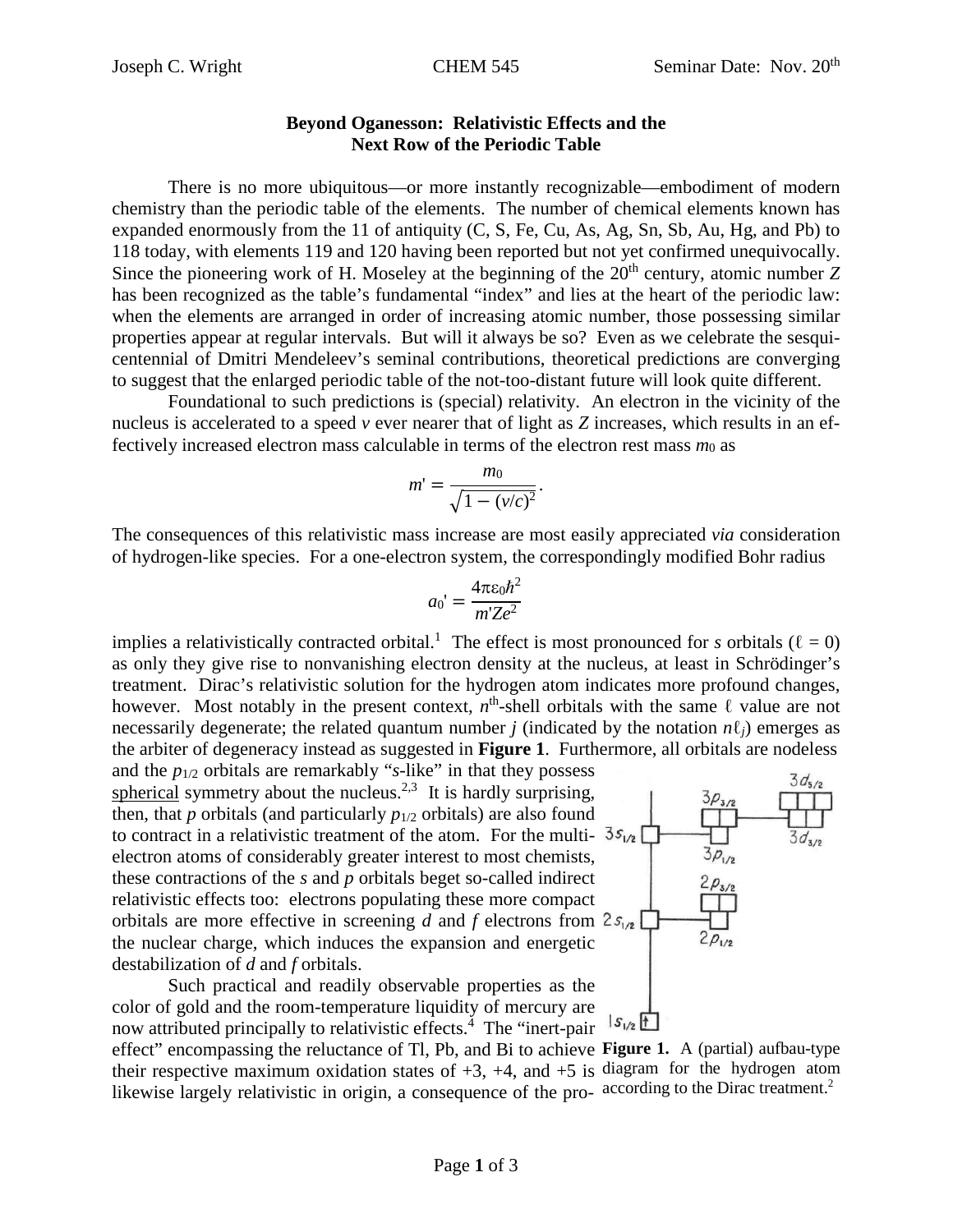nounced stabilization of the 6*s* orbital. The superheavy elements  $(Z > 104)$  are so ephemeral that such bulk physical and chemical properties may never be established. Indeed, despite the formal completion of Period 7 with the 2016 addition of oganesson (Og) to the periodic table, flerovium is the heaviest element studied chemically to date. The half-lives of still heavier elements are too short for chemically relevant investigations even one atom at a time.<sup>5</sup> It falls to the theoretician, then, to examine such systems computationally and offer predictions of their behavior. The preeminence of relativistic effects in this elemental frontier all but ensures a number of distinctive features hitherto unknown as the eighth row of the periodic table is breached.

Oganesson itself poses a challenge to the current table in that its atomic number  $(Z = 118)$ necessitates its placement with the noble gases. Whether or not Og would actually be gaseous if it could be produced in macroscopic quantity is irrelevant to the table's utility, but chemically the element presents a thornier problem. Relativistic contraction and stabilization of the 8*s* orbital is computed to be so great that oganesson likely has a positive electron affinity, a unique feature among the members of Group 18 and one that would endow Og with decidedly uncharacteristic reactivity.<sup>5,6</sup> On the other hand, flerovium ( $Z = 114$ ) effectively attains nobility earlier in Period 7

| Period                  | - 1      |                         |             | <b>Periodic Table 1-172</b> |           |                   |           |           |           |                     |           |             |          |                  |              |               |             |                        | 18 Orbitals                                                                                               |  |
|-------------------------|----------|-------------------------|-------------|-----------------------------|-----------|-------------------|-----------|-----------|-----------|---------------------|-----------|-------------|----------|------------------|--------------|---------------|-------------|------------------------|-----------------------------------------------------------------------------------------------------------|--|
| 1                       | 1<br>Н   | $\overline{\mathbf{c}}$ |             |                             |           |                   |           |           |           |                     |           |             | 13       | 14               | 15           | 16            | 17          | $\boldsymbol{2}$<br>He | 1s                                                                                                        |  |
| $\mathbf 2$             | 3<br>Li  | 4<br>Be                 |             |                             |           |                   |           |           |           |                     |           |             | 5<br>B   | 6<br>$\mathbf C$ | 7<br>N       | 8<br>$\Omega$ | 9<br>F      | 10<br>Ne               | 2s2p                                                                                                      |  |
| 3                       | 11<br>Na | 12<br>Mg                | 3           | 4                           | 5         | 6                 | 7         | 8         | 9         | 10                  | 11        | 12          | 13<br>Al | 14<br>Si         | 15<br>P      | 16<br>S       | 17<br>Cl    | 18<br>Ar               | 3s3p                                                                                                      |  |
| $\overline{\mathbf{4}}$ | 19<br>K  | 20<br>Ca                | 21<br>Sc    | 22<br>Ti                    | 23<br>V   | 24<br>$_{\rm Cr}$ | 25<br>Mn  | 26<br>Fe  | 27<br>Co  | 28<br>Ni            | 29<br>Cu  | 30<br>Zn    | 31<br>Ga | 32<br>Ge         | 33<br>As     | 34<br>Se      | 35<br>Br    | 36<br>Kr               | 4s3d4p                                                                                                    |  |
| 5                       | 37<br>Rb | 38<br>Sr                | 39<br>Y     | 40<br>Zr                    | 41<br>Nb  | 42<br>Mo          | 43<br>Tc  | 44<br>Ru  | 45<br>Rh  | 46<br>Pd            | 47<br>Ag  | 48<br>Cd    | 49<br>In | 50<br>Sn         | 51<br>Sb     | 52<br>Te      | 53<br>I     | 54<br>Xe               | 5s4d5p                                                                                                    |  |
| 6                       | 55<br>Cs | 56<br>Ba                | $57-$<br>71 | 72<br>Hf                    | 73<br>Ta  | 74<br>W           | 75<br>Re  | 76<br>Os  | 77<br>Ir  | 78<br>Pt            | 79<br>Au  | 80<br>Hg    | 81<br>TI | 82<br>Pb         | 83<br>Bi     | 84<br>Po      | 85<br>At    | 86<br>Rn               | 6s5d6p                                                                                                    |  |
| 7                       | 87<br>Fr | 88<br>Ra                | 89-<br>103  | 104<br>Rf                   | 105<br>Db | 106<br>Sg         | 107<br>Bh | 108<br>Hs | 109<br>Mt | 110<br>Ds           | 111<br>Rg | 112<br>Cn   | 113      | 114              | 115          | 116           | 117         | 118                    | 7s6d7p                                                                                                    |  |
| 8                       |          | 119 120                 | $121 -$     | 156                         | 157       |                   | 158 159   |           | 160 161   | 162                 | 163       | 164         | 139      | 140              |              |               | 169 170 171 | 172                    | 8s7d8p                                                                                                    |  |
| 9                       |          | 165 166                 |             |                             |           |                   |           |           |           |                     | 167       | 168<br>9s9p |          |                  |              |               |             |                        |                                                                                                           |  |
|                         |          |                         |             |                             |           |                   |           |           |           |                     |           |             |          |                  |              |               |             |                        |                                                                                                           |  |
|                         |          | 6                       | 57<br>La    | 58<br>Ce                    | 59<br>Pr  | 60<br>Nd          | 61<br>Pm  | 62<br>Sm  | 63<br>Eu  | 64<br>Gd            | 65<br>Tb  | 66<br>Dy    | 67<br>Ho | 68<br>Er         | 69<br>Tm     | 70<br>Yb      | 71<br>Lu    | 4f                     |                                                                                                           |  |
| 7                       |          |                         | 89<br>Aс    | 90<br>Th                    | 91<br>Pa  | 92<br>U           | 93<br>Np  | 94<br>Pu  | 95<br>Am  | 96<br>$\mathbf{Cm}$ | 97<br>Bk  | 98<br>Cf    | 99<br>Es | 100              | 101<br>Fm Md | 102<br>No     | 103<br>Lr   | 5f                     |                                                                                                           |  |
| 8                       |          |                         | 141         | 142                         | 143       | 144               | 145       | 146       | 147       | 148                 | 149       | 150         | 151      | 152              | 153          | 154           | 155         | 6f                     |                                                                                                           |  |
|                         |          |                         |             |                             |           |                   |           |           |           |                     |           |             |          |                  |              |               |             |                        |                                                                                                           |  |
|                         |          | 8                       | 121         |                             |           |                   |           |           |           |                     |           |             |          |                  |              |               |             |                        | 122   123   124   125   126   127   128   129   130   131   132   133   134   135   136   137   138<br>5g |  |
|                         |          |                         |             |                             |           |                   |           |           |           |                     |           |             |          |                  |              |               |             |                        |                                                                                                           |  |

**Figure 2.** The periodic table extended through element 172 as proposed by P. Pyykkö on the basis of Extended Average Level (EAL) Dirac-Fock calculations.<sup>8</sup>